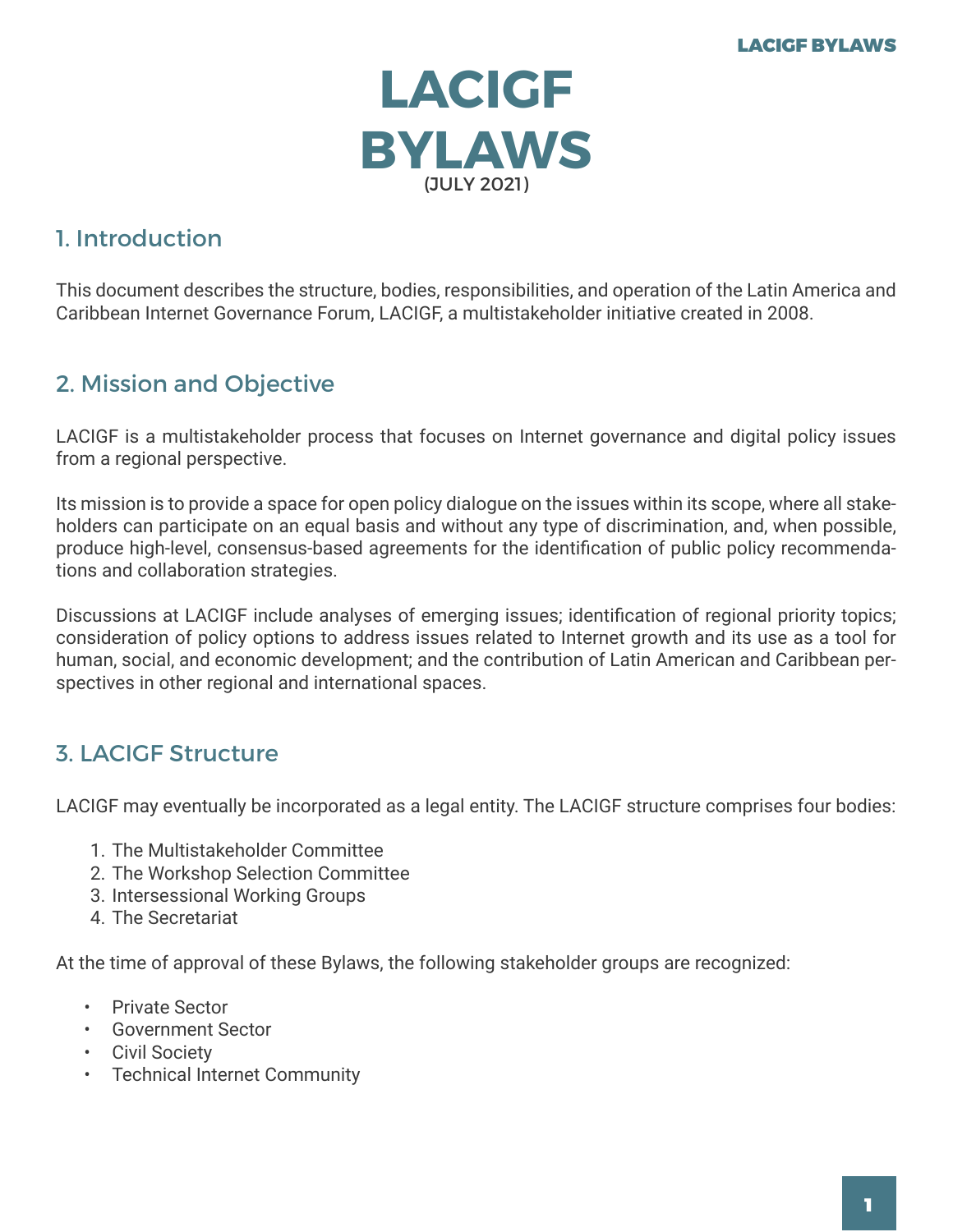### 3.1 - Multistakeholder Committee

The Multistakeholder Committee is responsible for the strategic and operational management of the mechanisms that are part of LACIGF, as well as for ensuring the proper functioning and fulfillment of the LACIGF mission.

#### **3.1.1 - Composition**

•

The Multistakeholder Committee shall consist of twelve members, three of whom shall be appointed by each multistakeholder group in accordance with the mechanisms defined by the respective group, which must be transparently informed and based on openness, transparency, inclusion, diversity, and non-discrimination criteria.

Once elected by their respective groups, the main responsibility of Multistakeholder Committee members shall be to safeguard the interests of LACIGF as a whole, placing these over the interests of the specific groups they represent.

CMPI members shall each serve in their position for a two-year term. Each stakeholder group shall define mechanisms for the election, accreditation, and replacement of their representatives to the Committee.

#### **3.1.2 - Powers of the Multistakeholder Committee**

The powers of the Multistakeholder Committee include, but are not limited to, the following:

- a) Deciding on strategic issues related to the governance of the process, including the organization of the annual event and intersessional work.
- b) Approving amendments to the Bylaws, including the definitions of the interested parties.
- c) Ensuring the financial sustainability of LACIGF and the resources for its operation. The Committee is the main administrator of LACIGF resources, without prejudice to the functions specifically assigned to the Secretariat in this matter.
- d) Defining the venue and date for the annual event and selecting an organization to act as local organizer.
- e) Defining the agenda and work dynamics at the beginning of each year. To this end, the Committee shall implement appropriate mechanisms to define the annual work agenda, select priority topics, as well as its dynamics and methodologies for the effective achievement of its goals.
- f) Supervising the functions of the Secretariat. The Multistakeholder Committee shall be responsible for hiring responsible staff and/or selecting organizations or individuals who, either voluntarily, by way of collaboration, or in a paid capacity, fulfill, in part or in whole, the functions corresponding to the Secretariat, which shall be accountable and responsible for executing the guidelines provided by the Multistakeholder Committee.
- g) Selecting the working groups on specific topics that will function intersessionally.
- h) Approving the procedures that regulate the operation and work of the Multistakeholder Committee itself and of the other LACIGF bodies.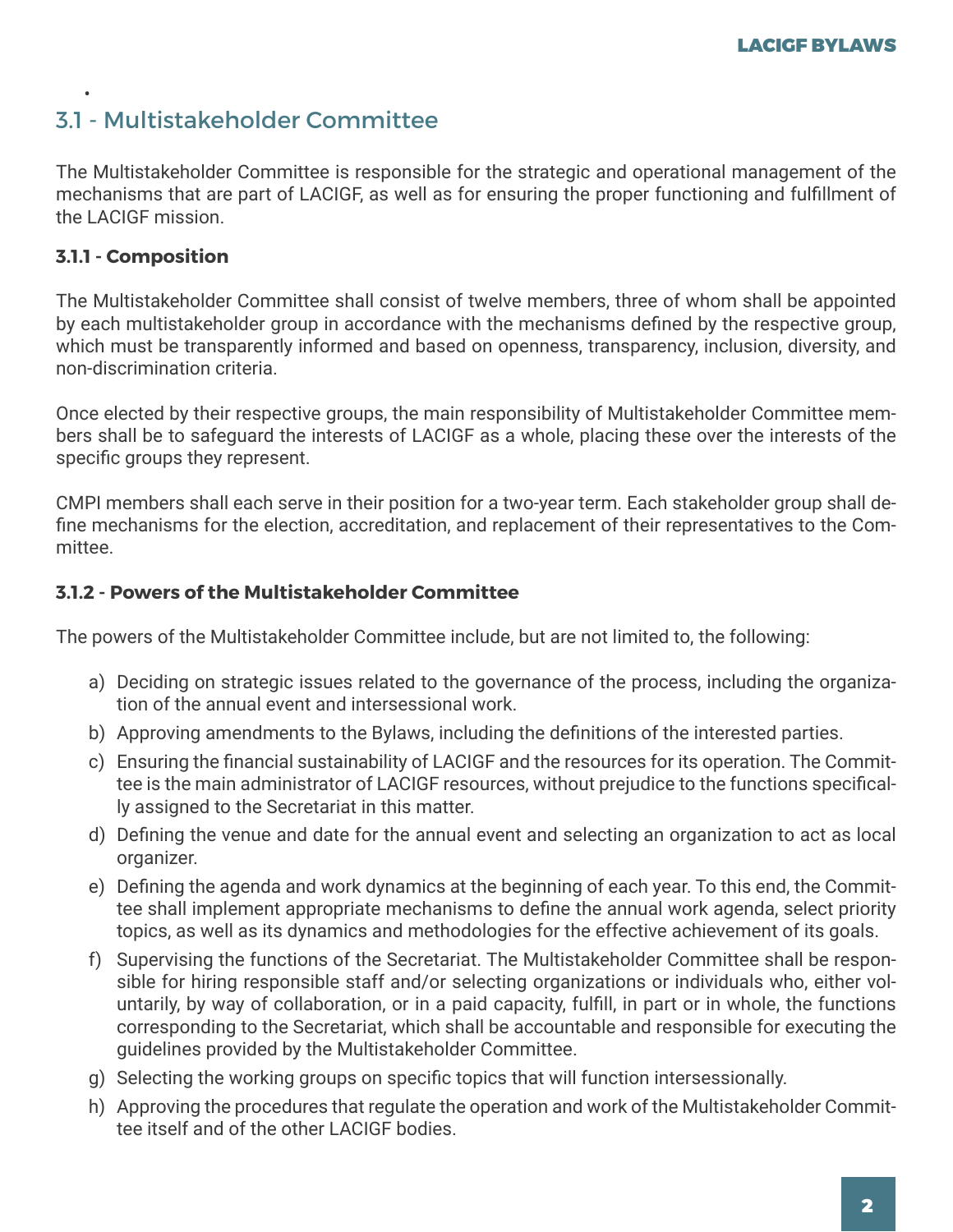- i) Selecting scholarship recipients to participate in the annual LACIGF event and other spaces, in cases where scholarship programs are implemented.
- j) The Multistakeholder Committee shall act based on the spirit of seeking consensus, transparency, and community participation, organizing various types of consultations whenever it deems it appropriate.
- k) In consultation with and with the participation of the community, the Multistakeholder Committee shall define procedures for the production of reports and the identification of consensus in LACIGF discussions.
- l) The Multistakeholder Committee may assign specific responsibilities to its members for the purpose of fulfilling its tasks and objectives.

## 3.2 - Workshop Selection Committee

The Workshop Selection Committee is responsible for selecting the workshops to be held each year as part of the LACIGF annual event agenda.

#### **3.2.1 - Composition**

The Workshop Selection Committee shall consist of twelve members, three for each stakeholder group. These members may apply openly and will be selected by the Multistakeholder Committee according to mechanisms which must be based on openness, transparency, inclusion, diversity, and non-discrimination criteria, must ensure the equitable participation of all stakeholder groups, and must be publicly informed.

In the exceptional case in which there are not enough candidates to represent one of the stakeholder groups, the selection of candidates who are part of the same organization as one of the representatives on the Multistakeholder Committee may be considered.

The main responsibility of Workshop Selection Committee members is to safeguard the interests of LACIGF based on their respective responsibility, placing the interests of LACIGF above those of the specific groups they represent.

The Workshop Selection Committee shall annually renew 1/3 of its members. Members of the Workshop Selection Committee shall each serve a three-year term.

When the Workshop Selection Committee is first appointed, twelve candidates shall be selected, three from each stakeholder group. To comply with the requirement to annually renew 1/3 of Workshop Selection Committee members, the number of votes obtained by the representatives of each stakeholder group will be considered, such that the representative with the highest number of votes will serve a three-year term; the second, a two-year term; and the third, a one-year term.

#### **3.2.2 - Specific Powers and Responsibilities of the Workshop Selection Committee**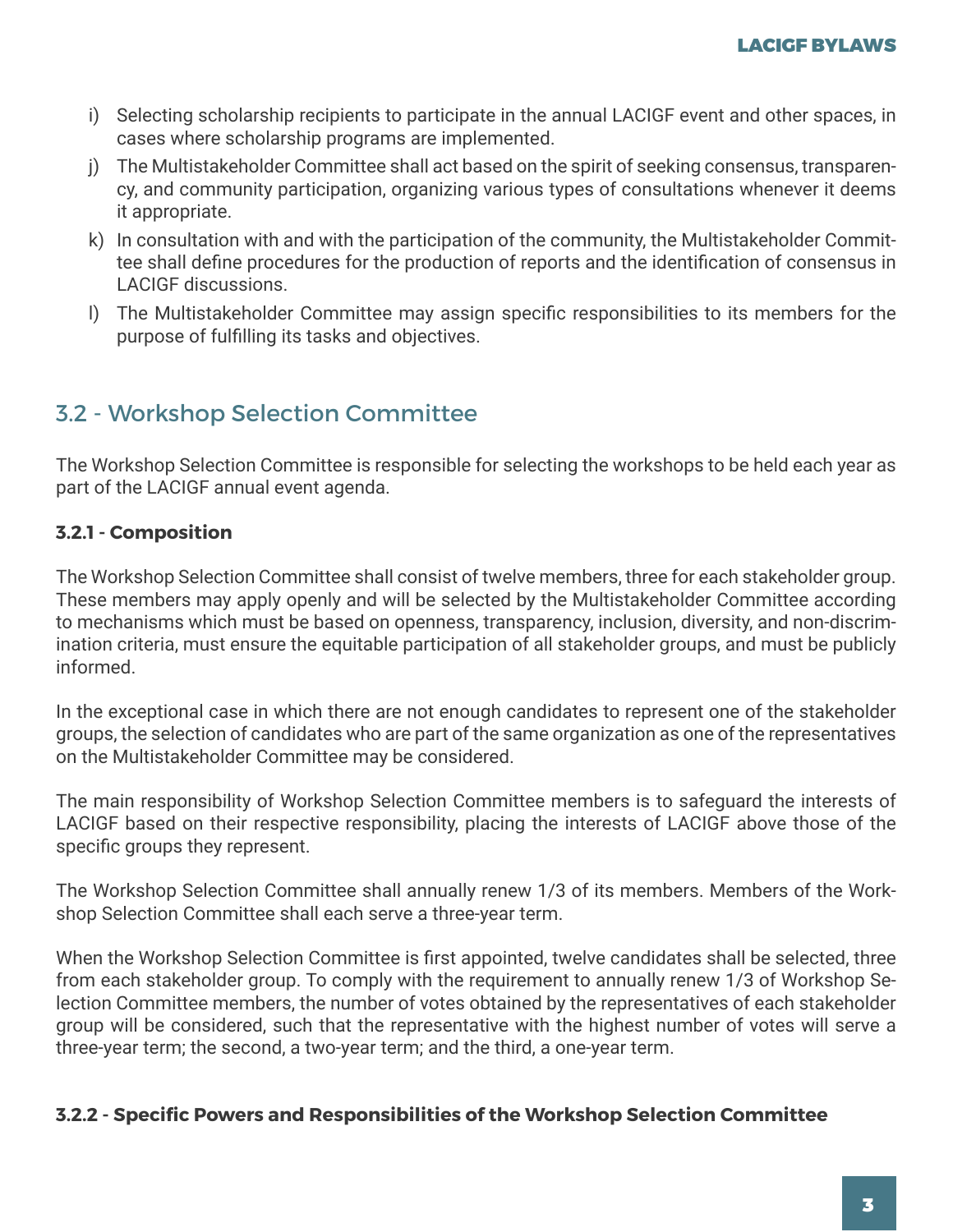The powers of the Workshop Selection Committee include, but are not limited to, the following:

- a) Preparing the calls for workshop proposals in coordination with the Multistakeholder Committee and the Secretariat, based on the general topics included in the annual agenda defined by the Multistakeholder Committee.
- b) Preparing, with the support of the Secretariat, guides to help those interested in submitting workshop proposals.
- c) Defining mechanisms to evaluate the proposals that are received.
- d) Conducting the evaluations and selecting the workshops to be carried out, in accordance with the established criteria and in thematic coordination with the Multistakeholder Committee.
- e) Requesting adjustments to the proposals when necessary and evaluating the adjustments made by the proponents. The requirements may include the request for the combination and/or unification of different proposals.
- f) Communicating the results of the selection in coordination with the Secretariat.

## 3.3 - Intersessional Working Groups

Working Groups are the core of the intersessional spaces between annual LACIGF meetings.

The Multistakeholder Committee shall issue an open call for Intersessional Working Group proposals at the start of each working year.

Each Intersessional Working Group shall be presented by at least two different stakeholder groups, and its leadership shall include at least two co-coordinators representing two different stakeholder groups. Intersessional Working Groups shall be constituted using a mechanism to identify and call for volunteers from the community in relation to a specific issue identified in their proposal. Intersessional Working Groups shall be open to the participation of all stakeholder groups and shall work regularly, documenting and publishing their progress.

Intersessional Working Groups shall be selected based on the LACIGF thematic agenda and will operate based on an annual work plan that will be presented at the time of their application and must be approved by the Multistakeholder Committee. If the working group wishes to extend its activities for another year, their work plan must be updated and revised.

Intersessional Working Groups shall produce an annual report with their findings (opportunities, challenges, trends), progress of their work, and conclusions using the report format required by the Multistakeholder Committee.

# 3.4 - Secretariat

The need to conceptualize LACIGF as a permanent space for dialogue and for the development of a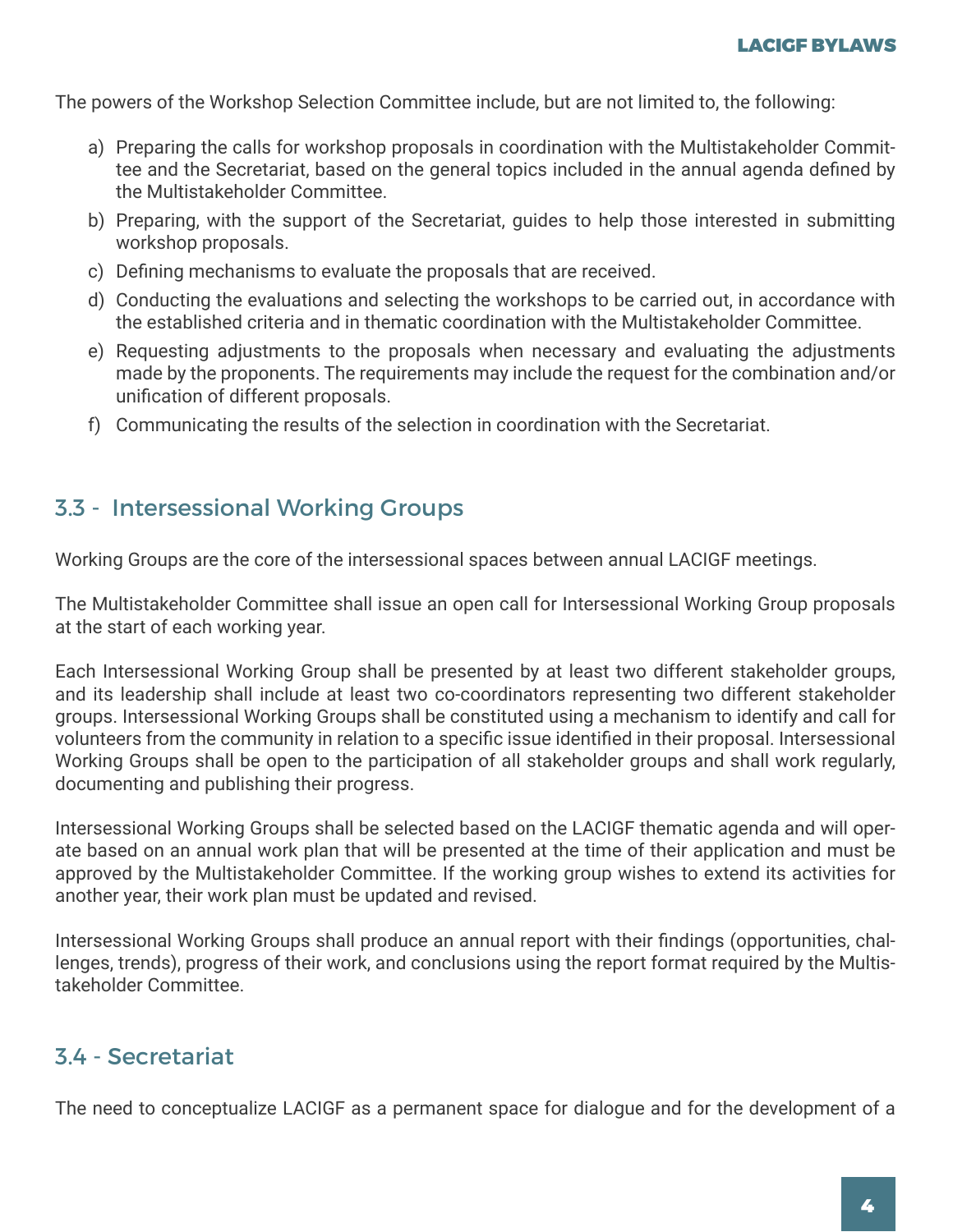regional agenda on the subject and not merely as an annual meeting makes the functions of the Secretariat essential to ensure the permanent coordination of the various activities under execution and facilitate the strategic leadership of the process.

The functions of the Secretariat are divided into two categories, Executive and Operational, both of which are described below. These functions will be carried out by the same person(s) and/or organization(s), without prejudice to the fact that the Multistakeholder Committee may decide that they will be carried out by different persons or organizations.

The Multistakeholder Committee will be responsible for preparing the detailed Terms of Reference (ToR) for each of these functions, as well as for selecting the individuals and/or organizations who will perform them, either by means of cooperation agreements, as voluntary work, or in a contractual capacity.

#### **3.4.1 – Executive Functions**

The executive functions of the Secretariat include defining and implementing the Multistakeholder Committee's strategic guidelines through concrete proposals; supervising operational aspects, both in relation to the annual meeting and the permanent intersessional process; and performing the responsibilities delegated to them by the Multistakeholder Committee.

#### **3.4.2 – Operational Functions**

The operational functions of the Secretariat include, among others, logistical responsibility for the organization of the annual event, assisting in financial matters and operational aspects that facilitate the permanent work of LACIGF, such as administration of LACIGF financial resources, management of contributions to the Trust Fund, management of payments to suppliers, website update and maintenance, coordination of communication platforms, mailing lists, and material repositories of LACIGF working groups and committees, convening Multistakeholder Committee meetings, publishing reminders of the processes for the renewal of representatives to the Multistakeholder Committee, coordinating calls for workshop proposals, coordinating calls for applications to scholarship programs, coordinating calls for applications to host an annual event, coordinating the logistics for the allocation of scholarships, preparing quotes for required services, and collecting and publishing the reports summarizing the most relevant aspects of the annual meeting.

## 4. Annual Event

The LACIGF community shall meet every year at an in-person, virtual, or hybrid event. In case of in-person events, tools will be provided to allow meaningful remote participation.

The Multistakeholder Committee shall have strategic responsibility for the annual event. The Workshop Selection Committee, the Secretariat, and the event host (if applicable) shall be responsible for the operational aspects of the annual event pertaining to their areas of competence.

Matters related to the contents of the agenda shall be defined by the Multistakeholder Committee based on the participatory processes implemented for the preparation of the agenda, among others.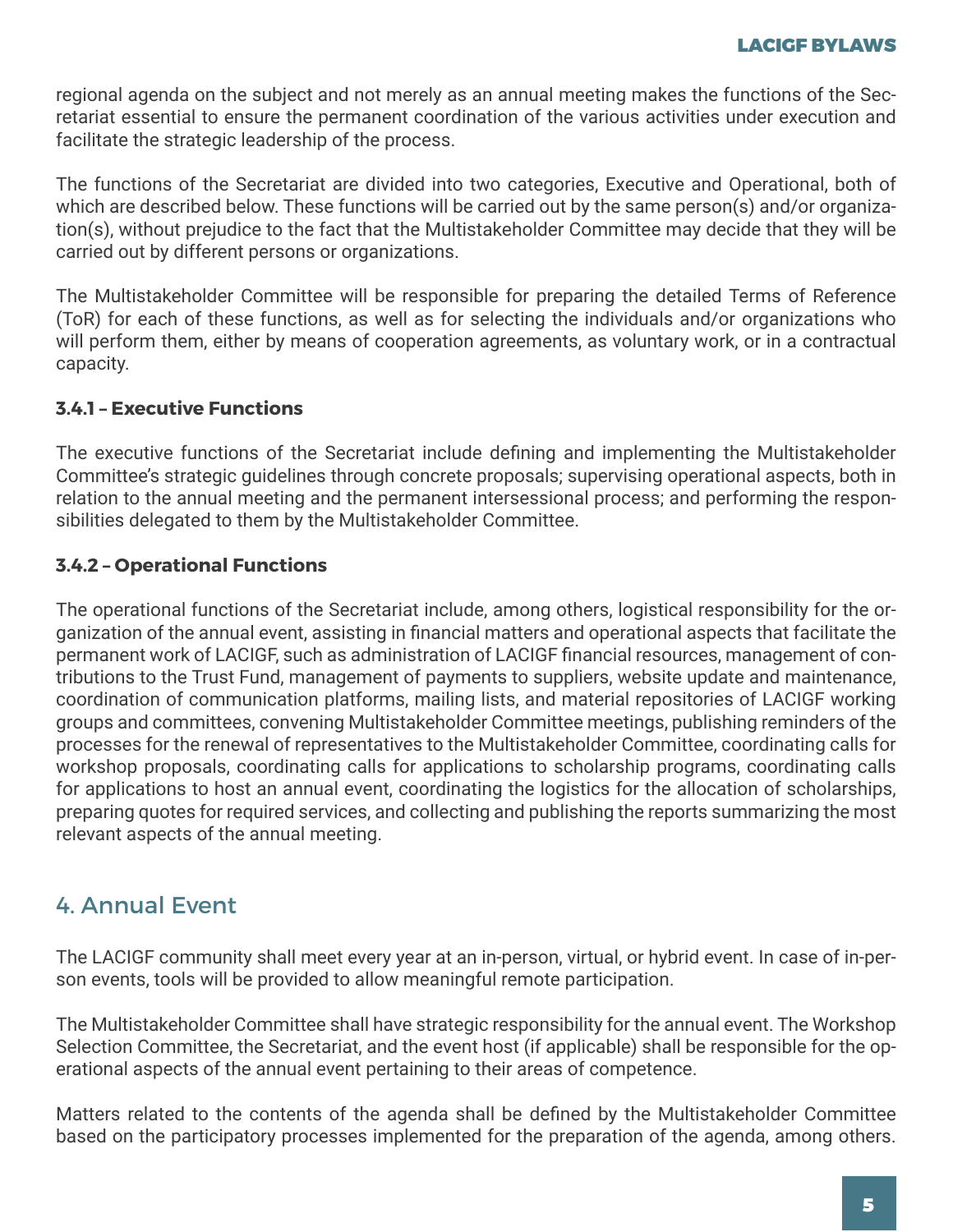Speakers and workshops shall be selected by the Workshop Selection Committee based on these same principles.

The annual event shall include spaces for workshops, main sessions, Intersessional Working Group reports, as well as spaces for exchanges with national IGFs and other similar initiatives such as those of youth groups or other categories of interest.

Workshop and Intersessional Working Group contributions shall be used as input for the main sessions.

Each main sessions shall produce a report with a summary of the most relevant aspects of the discussions, the main proposals and positions that were presented, as well as any agreements that may be verified. These reports shall be compiled and published by the Secretariat.

The procedures for the production of reports and the identification of consensus shall be defined by the Multistakeholder Committee in consultation with and with the participation of the community.

These reports shall serve as the basis for the discussions at the High-Level Representatives Event.

### 5. High-Level Representatives Event

The High-Level Representatives Event shall be part of the final section of the annual LACIGF meeting. It shall serve as a tool for integrating LACIGF with regional decision makers.

It shall be conducted considering effective mechanisms for integrating the results produced by the Annual Event and the intersessional work, and its task shall be to produce recommendations by consensus, where possible, based on the conclusions of LACIGF.

The event shall be organized in cooperation with and coordinated by the Multistakeholder Committee, the host of the annual event, and the different local stakeholders (if applicable) and/or international organizations. This event will provide an opportunity for regional government representatives to interact with organizations representing the various stakeholder groups.

Participation shall be by invitation issued by the Secretariat following the instructions of the Multistakeholder Committee. These invitations shall be issued to representatives of the governments of the region and organizations of the various stakeholders that are part of the regional Internet ecosystem. Any individual or organization included in the definition above interested in participating in the event may communicate their interest in being invited; the Multistakeholder Committee will consider sending an invitation, always observing the balance in the representation of the various stakeholder groups. The meetings shall be open to observers.

The High-Level Representatives Event shall operate based on mechanisms that ensure diversity and equity in the participation of all stakeholder groups.